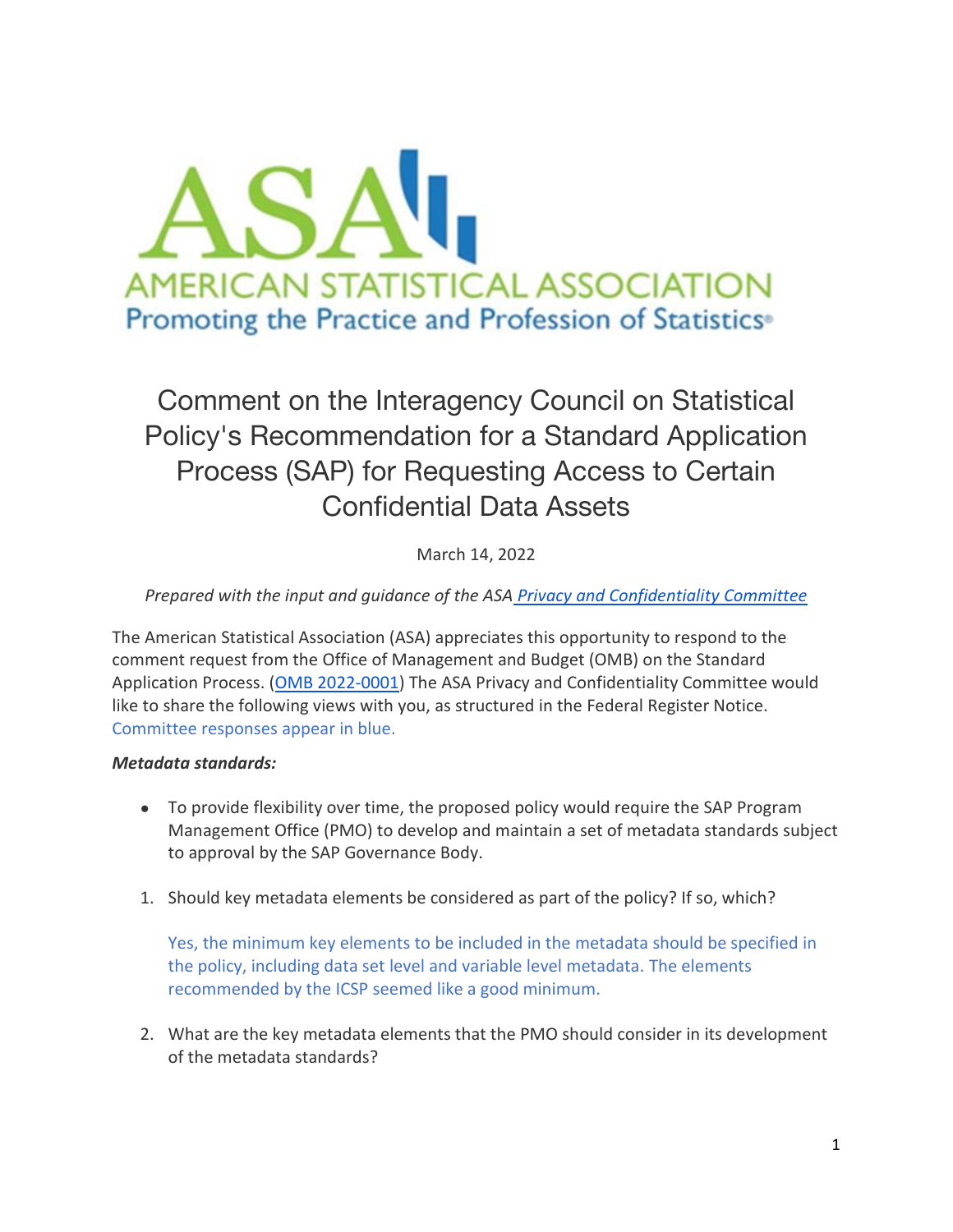There are other elements of information that would be useful to include as the portal itself matures, including whether identifiers (person or other entity) needed for linkage are available, or whether linkage keys have already been appended. However, it is more important to get the basic data set and data element information available to researchers and include additional information later, as long as there was a link to agency websites where more detailed information about the data could be accessed. Some examples of metadata that might be useful in the future would be to provide information about the manner in which it was collected, quality metrics, and how the data had been used in other research. It would be useful to consider the metadata elements employed by the Inter-university Consortium for Political and Social Research as well as other national and international standards.

3. Would it be valuable for the metadata standards to comply with any other existing metadata standards? If so, which?

Yes, the metadata should conform to existing, widely accepted metadata standards. To the extent possible, conformance with SDMX to facilitate metadata exchange would be preferred. It would not be beneficial to researchers both inside and outside the government to have to search through widely different metadata content and formats because the data sets are under the control of different federal statistical agencies.

### *Application windows:*

- The proposed policy would allow each individual statistical agency or unit to establish their own time window during which applications will be accepted for a given data asset as a way to manage resource constraints. This approach is designed to maximize services from higher capacity statistical agencies, which have resources to keep an application window open all year in many cases, but at the potential expense of standardization across statistical agencies, because some lower capacity statistical agencies may not have the resources to review applications on a constant flow basis.
- 4. How could this proposed approach be improved, if at all?
- If instead the policy were to require all agencies to align to a common fixed-length window, we believe that has the potential to lead to a decrease in availability for higher capacity agencies.

The proposed approach indicates a lack of commitment to provide the resources necessary to advance access to data for evidence-building on the part of OMB and the statistical agencies. Researchers who desire data from a smaller agency should not have to put their own plans and resources on hold because the smaller agency doesn't allocate resources to a reasonable review period. This could be particularly troubling if a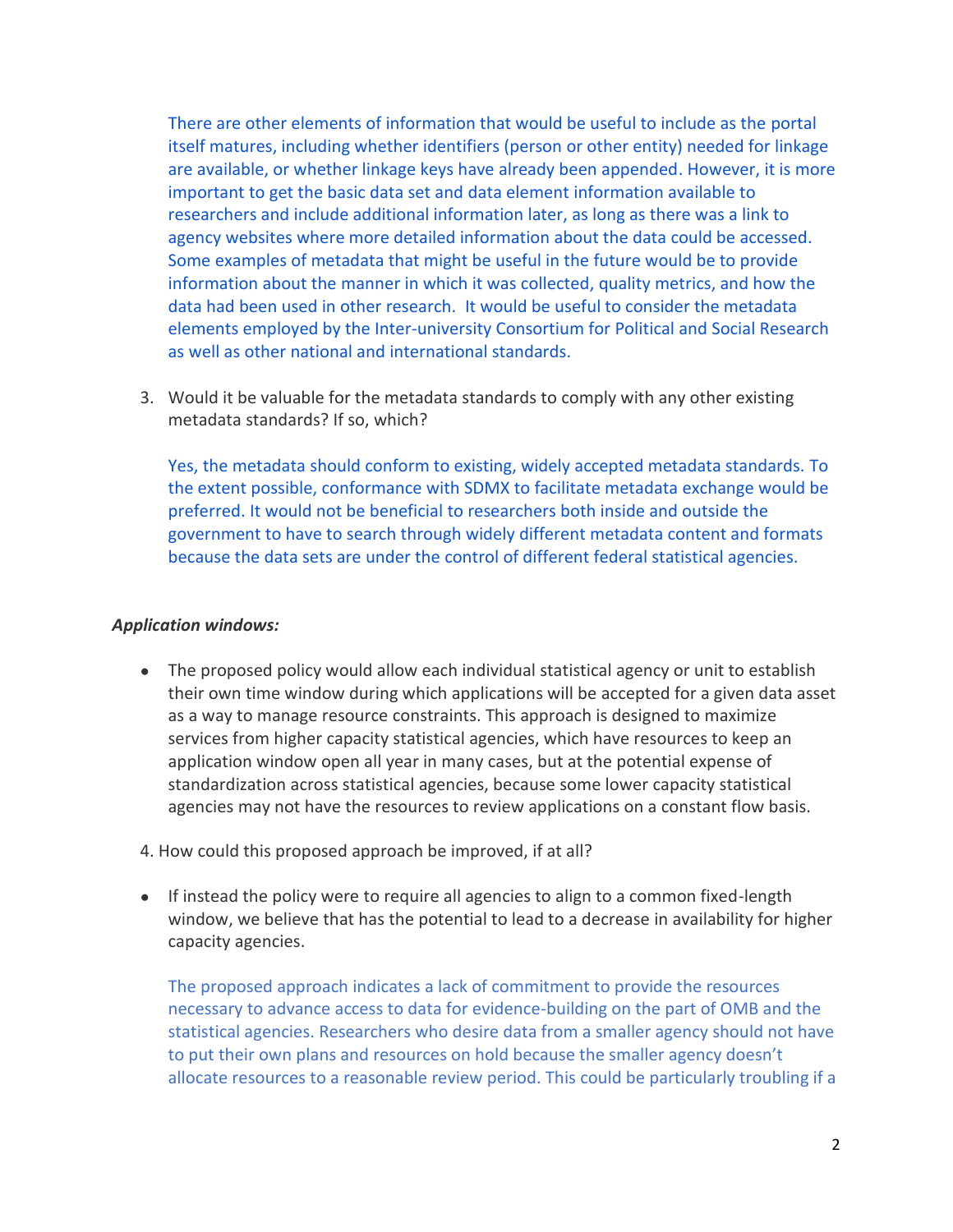project requires data from both small and large agencies. Possible approaches are detailed below.

5. How could this policy be implemented in a way that maximizes its usefulness? How could the following aspects help:

i. Frequency of windows for accepting applications ( *e.g.,* annual, quarterly)?

The frequency of windows for accepting applications to all agencies should be no less than quarterly. A quarterly submission enables researchers to plan ahead and would be particularly important for graduate students or others funded by grants, where time for project initiation and completion could be limited, and a delay by a year could be too hard to overcome. This is particularly the case if the recommended time frame for project approval and subsequent appeals is followed.

ii. Minimum number of days for accepting applications ( *e.g.,* 60 days) for each window?

If the window is quarterly, a 30 day window should be sufficient.

iii. Alignment of acceptance windows across statistical agencies or products?

The quarterly windows should be aligned, with exceptions made if an agency determines that time is important for particular projects or if an agency has the resources to consider projects more frequently. That is, a quarterly alignment should be the minimum but should not constrain agencies that want to consider proposals more frequently. For example, during the COVID-19 pandemic, it may have made sense to provide access very quickly to some data, particularly sharing between federal agencies or between federal and state agencies, in which case, there should be provisions for exceptions to the quarterly submissions, in a manner that preserves resources for nongovernmental data access.

iv. Any other features to assist applicants seeking data from multiple statistical agencies for a single project?

Some of the scientific agencies that are very experienced with approving grants have a process instituted that could be tailored to a quarterly process. That is, each quarter after proposals are received, representatives from all agencies where there is a joint proposal could meet together and make a simultaneous determination about a project, rather than directing the proposal separately to each agency to make a separate determination. This would streamline the approval process considerably, particularly if one of the agencies would like some modifications made to the proposal. In addition, there should be a second meeting time scheduled between these quarterly meetings to consider modified proposals.

If a researcher is requesting data from only one agency, there is no need to convene a group approval quarterly meeting to make a determination on that proposal.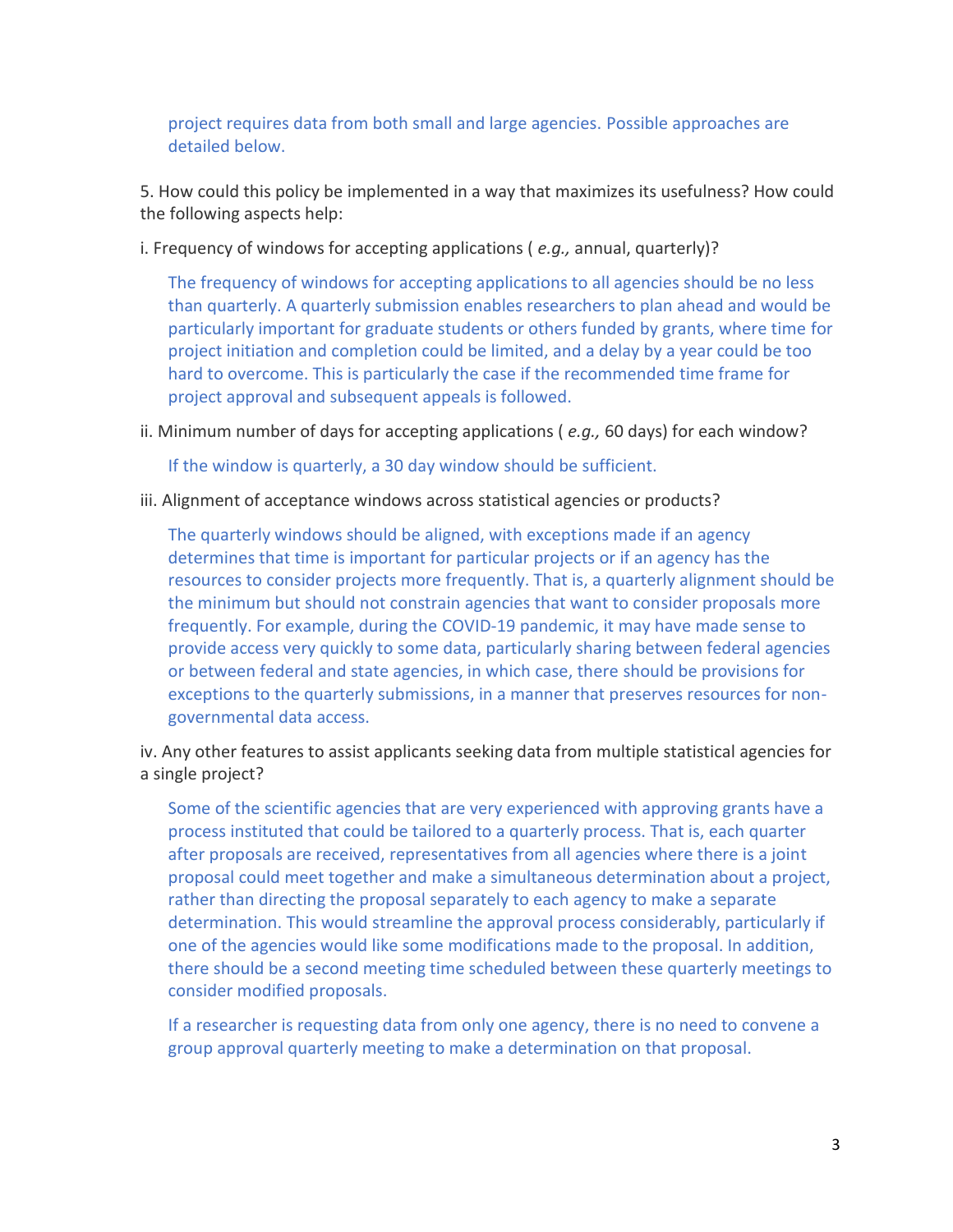As stated above, it should not be left to each agency to decide how much resources to devote to project approvals. OMB should make sure that this process is fully resourced and supported by the Project Management Office and its contracted support.

#### *Applicant evaluation:*

• The proposed policy would introduce four standardized authorization levels and four standard review criteria against which applicant(s) will be evaluated. The authorization levels are designed to align generally with currently used access modes as described above. They will also need to align with accessibility levels to be defined in an upcoming OMB regulation required under 44 U.S.C. 3582. The standard review criteria would respond to the requirement for an explicit, consistent, and identical review process.

6. Is the proposal an appropriate framework, and should it differ in any manner between Federal and non-Federal applicants? If not, what additional levels or criteria should guide the applicant review process to improve the efficiency of the SAP?

It is hard to comment in detail on this aspect of the proposed process without seeing the more detailed framework that is yet to be issued by OMB. However, the proposed authorization levels make sense and conform to what is in general practice right now.

The notice stated that disclosure avoidance and modes of access are not included in OMB-2022-0001. However, successful implementation of the proposed process depends on how the correct authorization level and access to data will be affected by these excluded topics and the seemingly separate implementation of privacy budgets by agencies. That is, will data sets that are currently considered public use data sets become harder to access due to some as yet unknown privacy budget that an agency decides to adopt? Will the privacy budget determination affect these four authorization levels? How will that integration of the omitted topics take place?

For example, the ASA 2020 Census Quality Task Force recommended that operational data from the 2020 Census be made available to the public at lower levels of geography than at the national level. The Census Bureau is relying on a "privacy budget" to determine what can be released. Similarly, there have been discussions in the statistical community about data sets from the American Community Survey and whether the public use files will be made available in the future, due to limitations of the "privacy budget". Public use files currently are just that, publicly available. Will the privacy budget require that access to these files require using the proposal application process and going through the most stringent background checks due to title 13 requirements? While the ASA Privacy and Confidentiality Committee strongly supports protecting statistical data from disclosure of confidential information, much more information and discussion is needed before being able to comment on a status quo approach being adopted. OMB-2022-001 needs to clearly state that these guidelines are interim until the fuller discussion with stakeholders takes place.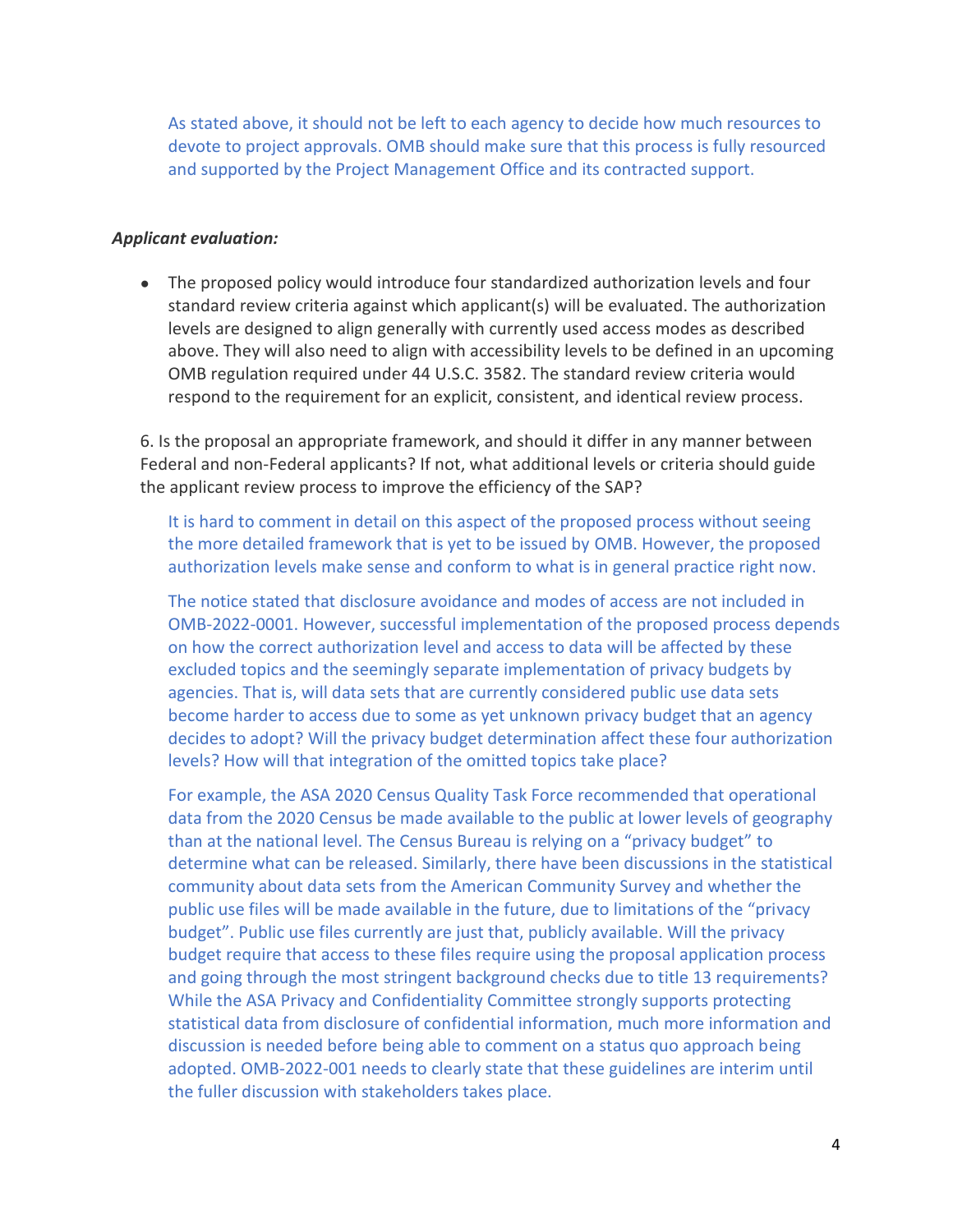In addition, the process could be greatly expedited if agencies are required to recognize each other's background checks for purposes of accessing data. That is, if you had gotten clearance to work in a Federal Statistical Research Data Center, you should not have to re-undergo a background check to access Education data in another facility. The common process should make the background checks portable across agencies. In addition, Federal employees and their designated agents should not have to undergo additional background checks beyond what was required to be an employee or contractor if those background checks have not exceeded the standard time limit for renewal.

### *Appeals process:*

• The proposed policy would provide applicants the ability to file an appeal in the event their application receives a negative disposition. Under this process, the appeal is reviewed by three officials at the statistical agency or unit, including the statistical agency or unit head or delegate, and a consensus decision is required to reverse the original determination.

7. What additional aspects should be considered to ensure that the process is fair, equitable, and transparent?

An appeal that only includes people from the agency that originally turned down an application is unlikely to reverse the original decision. We ask that OMB and the ICSP consider that the appeal review include someone from outside the statistical agency that denied the request.

8. How, if at all, should processes vary for applications that would use data from multiple agencies?

Appeals could be considered during the interim quarterly meetings where revamped proposals are considered, but the Chief Statistician should be a member of the appeals review to provide a cross-cutting view.

## *Public reporting:*

● The Evidence Act (44 U.S.C. 3583(a)(6)) requires public reporting on the status and disposition of each application to promote transparency.

9. What additional information should be considered as part of the proposed public reporting requirements beyond what the proposal suggests?

No additional information is suggested.